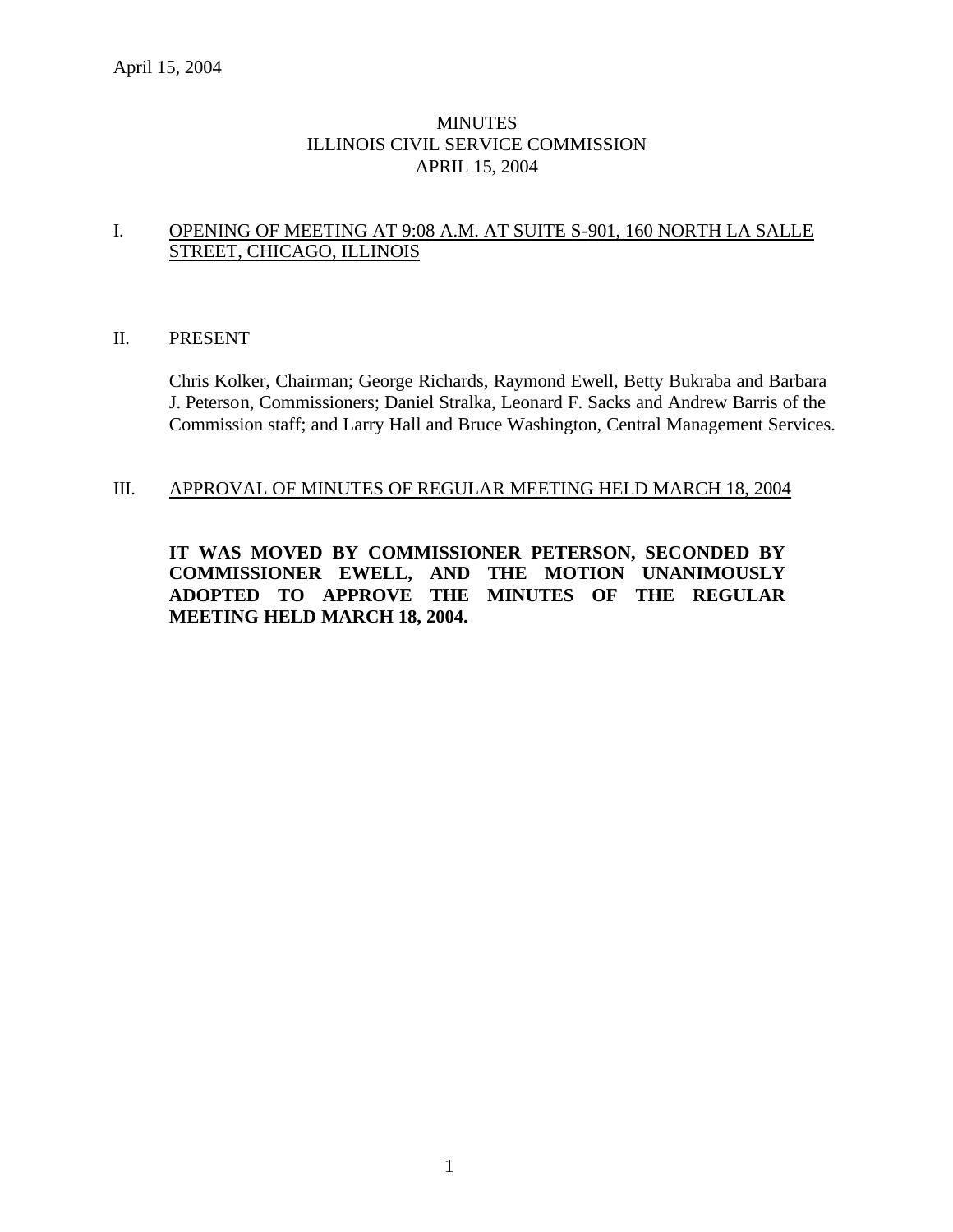# A. Report on Exempt Positions

|                                          | Total | Number of Exempt |
|------------------------------------------|-------|------------------|
|                                          |       | Positions        |
|                                          |       |                  |
|                                          |       |                  |
|                                          |       |                  |
|                                          |       |                  |
|                                          |       |                  |
|                                          |       |                  |
| Commerce & Econ. Opportunity  509  58    |       |                  |
|                                          |       |                  |
|                                          |       |                  |
|                                          |       |                  |
| Developmental Disabilities Council 13  1 |       |                  |
|                                          |       |                  |
| Emergency Management Agency 108  1       |       |                  |
|                                          |       |                  |
| Environmental Protect. Agency1,141  12   |       |                  |
|                                          |       |                  |
|                                          |       |                  |
|                                          |       |                  |
|                                          |       |                  |
|                                          |       |                  |
|                                          |       |                  |
|                                          |       |                  |
|                                          |       |                  |
|                                          |       |                  |
|                                          |       |                  |
|                                          |       |                  |
|                                          |       |                  |
|                                          |       |                  |
|                                          |       |                  |
|                                          |       |                  |
|                                          |       |                  |
|                                          |       |                  |
|                                          |       |                  |
|                                          |       |                  |
|                                          |       |                  |
|                                          |       |                  |
|                                          |       |                  |
|                                          |       |                  |
|                                          |       |                  |
|                                          |       |                  |
| Transportation 4,274  1                  |       |                  |
|                                          |       |                  |
|                                          |       |                  |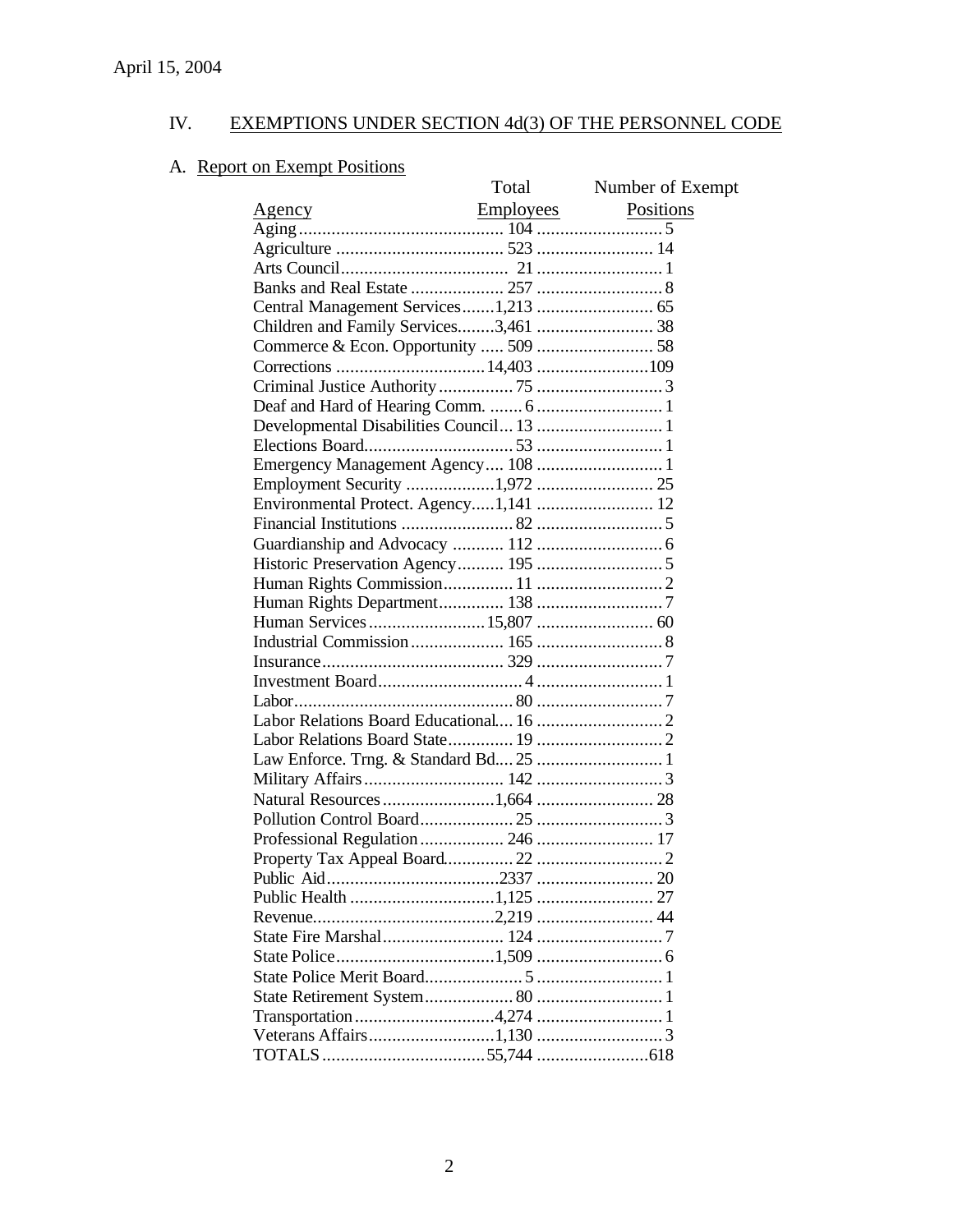- B. Governing Rule Jurisdiction B Exemptions
	- a) Before a position shall qualify for exemption from Jurisdiction B under Section 4d(3) of the Personnel Code, the position shall be directly responsible to:
		- 1. The Governor, or
		- 2. A departmental director or assistant director appointed by the Governor, or
		- 3. A board or commission appointed by the Governor, or
		- 4. The head of an agency created by Executive Order, or the director or assistant director of an agency carrying out statutory powers, whose offices are created by the Governor subject to legislative veto under Article V, Section 11, of the Constitution of 1970, which agency head, director, or assistant director may themselves be subject to exemption under Section 4d(3), or
		- 5. In an agency having a statutory assistant director, a deputy director exercising full line authority under the director for all operating entities of the agency, provided the statutory role of assistant director is vacant or is assigned clearly distinct and separate duties from the deputy director and as a colleague to him, or
		- 6. A line position organizationally located between the director and/or assistant director and a subordinate statutorily exempt position(s), provided the position proposed for exemption has line authority over the statutory exempt position(s), or
		- 7. The elected head of an independent agency in the executive, legislative, or judicial branch of government.
	- b) If a position meets the above criterion, it must, in addition, be responsible for one or more of the following before it shall be approved as exempt:
		- 1. Directs programs defined by statute and/or departmental, board, or commission policy or possess significant authority when acting in the capacity of a director of programs to bind the agency.
		- 2. Makes decisions in exercising principal responsibility for the determination or execution of policy which fix objectives or state the principles to control action toward operating objectives of one or more divisions, such decisions being subject to review or reversal only by the director, assistant director, board or commission.
		- 3. Participates in the planning and programming of departmental, board, or commission activities, integrating the plans and projections of related divisions, and the scheduling of projected work programs of those agencies.

\* \* \*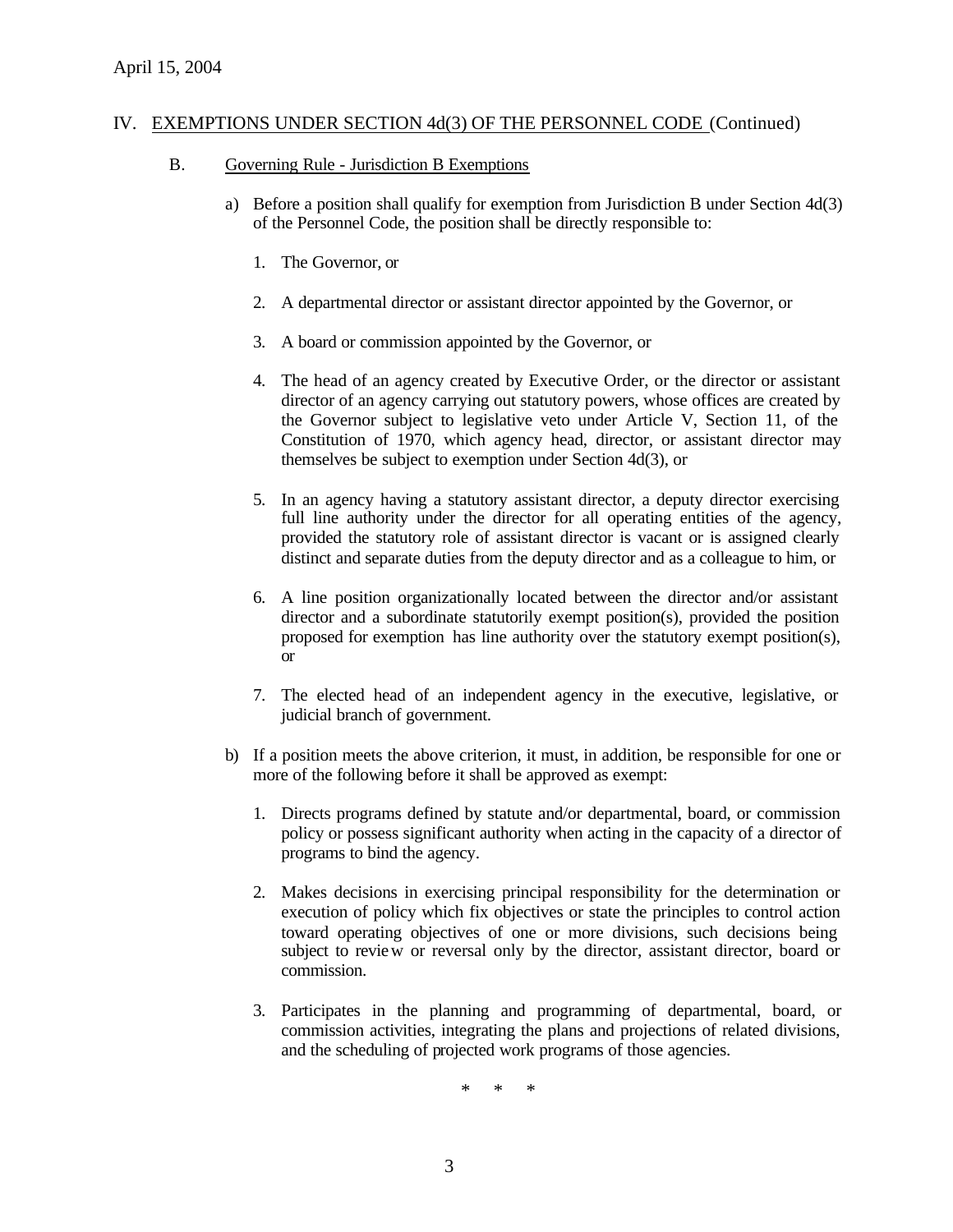- Executive Director Stralka advised the Commission that no recommendation had been made on Agency Items L-O because there was a question regarding the necessity of 4d(3) exemptions for these positions during and after the consolidation process. Larry Hall, Chief of Staff of CMS, attended the meeting to make a brief presentation to the Commission regarding the magnitude of the positions' responsibilities during the consolidation process. Larry Hall stated that the positions reported directly to the Director of CMS regarding the course of action taken to accomplish 10 new initiatives in the vast consolidation process. Larry Hall provided a brief history of the initiatives and addressed the applicability of the exemption criteria to the positions. He stated that a private organization was initially contacted to facilitate the initiatives of the consolidation process but it was determined that creating these positions within CMS would be more cost-efficient and effective in implementing and monitoring the consolidation process – thus saving the State of Illinois millions of dollars throughout the course of the consolidation process. On the issue of granting 4d(3) exemptions to the positions for a term period i.e. 24 months, the Commission agreed to consider an extension of the term appointment, or even an outright exemption, if the positions were brought before the Commission in the future.
- Executive Director Stralka advised the Commission that no recommendation had been made on Agency Items P-X because there was a question regarding the necessity of these positions and their effect on presently existing 4d(3) exempt positions relating to procurement. Bruce Washington, Deputy Director of the Bureau of Property Management, made a presentation to the Commission regarding the necessity of these positions and their responsibilities in overhauling facility management. Bruce Washington stated that there was going to be a complete overhaul in the State of Illinois facility management policy as mandated by Executive Order 10 and these positions were necessary in achieving that goal. Bruce Washington stated that each position would report directly to him and also have substantial reporting responsibilities to the agency heads regarding the restructuring of each agency's facility utilization, the relocation of facilities and reorganizations of facilities management staff within the agencies. He stated that each position would report directly to him regarding the day-to-day operations of facility management of the state agencies to which the positions are assigned. He stated that these positions were necessary to create a center-point to oversee budgetary issues, to develop consistent short and long-range goals and to review space utilization. It was noted by Executive Director Stralka that although there may be no known immediate effects on the responsibilities of previously exempted facility management positions within other agencies, it was agreed that those positions' 4d(3) status would be reexamined if the positions' duties change once implemented. Commission staff member Andrew Barris concurred.
- Executive Director Daniel Stralka also noted, for the benefit of the CMS representatives present, that Civil Service Commission Rule 11d mandates that the Director of CMS shall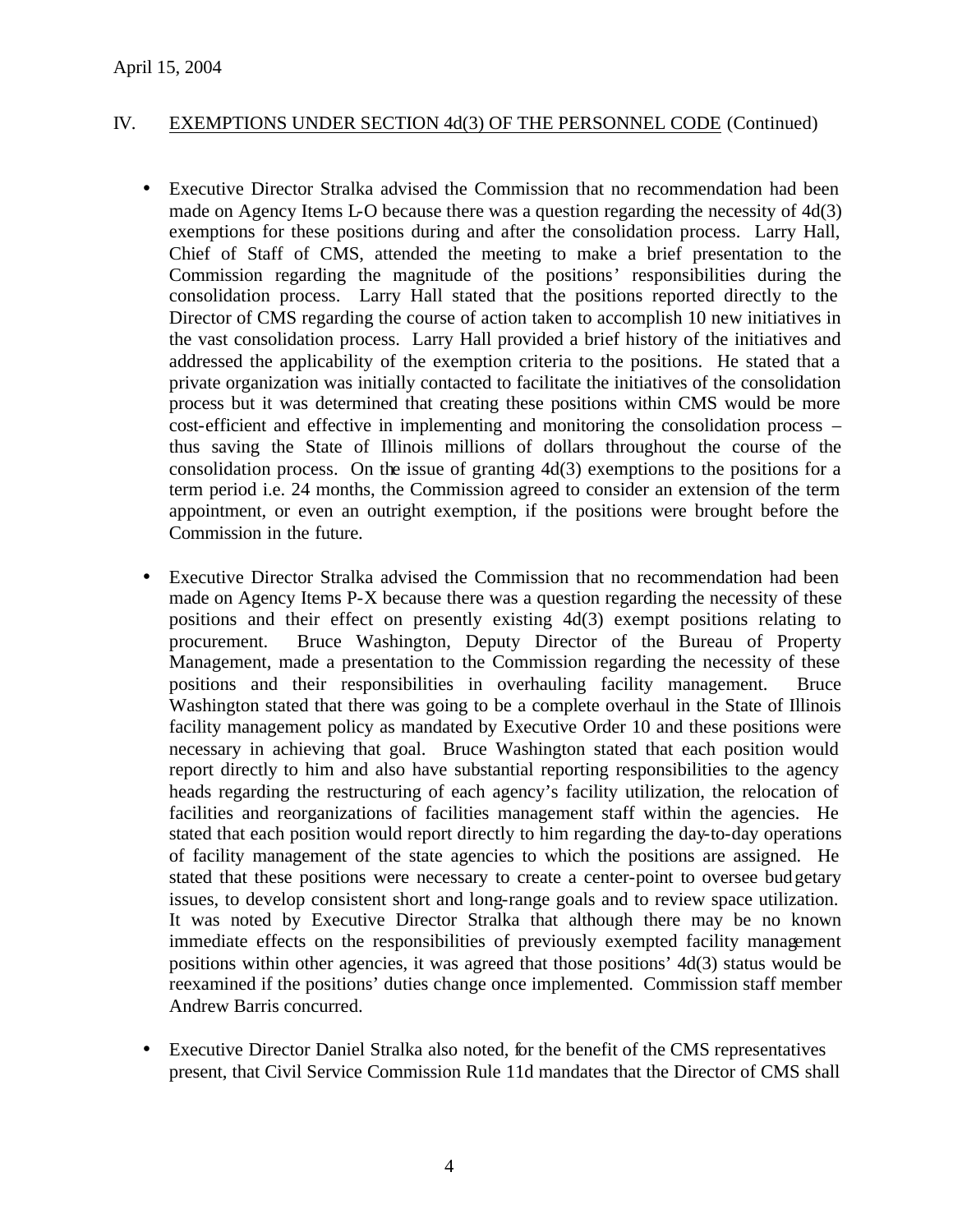inform the Commission promptly in writing of all changes in duties, responsibilities, organization, location, allocation or identity for exempt positions. Larry Hall indicated he would pass this information along to the appropriate CMS personnel. Chairman Kolker directed the Civil Service Commission staff to commence an analysis of current jurisdiction B exemption criteria to ensure it is up to date and report back to the Commission.

- Commission staff member, Andrew Barris, advised the Commission that the reason for the staff recommendation against 4d(3) exemption for Agenda Items G1 and G2 at the Illinois State Police (ISP) was that the positions did not meet the reporting criteria as set forth in Rule 11. Both positions were three levels removed from reporting to the Director as indicated on the ISP organizational chart. Staff contacted ISP representatives and were unable to resolve this issue which resulted in the staff recommending that these requests be denied. It was noted that ISP was free to return to the Commission with these requests if this reporting issue can be resolved.
- Executive Director Daniel Stralka advised the Commission that the reason for the staff recommendation against a 4d(3) exemption for Agenda Item D at the Department of Children and Family Services was due to the failure to meet and resolve issues related to the duties of the position.

## **IT WAS MOVED BY COMMISSIONER RICHARDS, SECONDED BY COMMISSIONER BUKRABA, AND THE MOTION UNANIMOUSLY ADOPTED TO DENY, CONTINUE OR APPROVE THE REQUESTS FOR 4D(3) EXEMPTION FOR THE FOLLOWING POSITIONS IN ACCORDANCE WITH STAFF RECOMMENDATION:**

C. Requests for 4d(3) Exemption Denied by the Commission

### **The following 4d(3) requests for exemption were denied at the April 15, 2004 meeting:**

| Agency:                 | Department of Children and Family Services |
|-------------------------|--------------------------------------------|
| <b>Position Title:</b>  | Senior Public Service Administrator        |
| <b>Position Number:</b> | 40070-16-13-100-00-01                      |
| Bureau/Division:        | Monitoring/Quality Assurance               |
| Incumbent:              | Vacant                                     |
| Supervisor:             | SPSA 40070-16-13-000-00-01                 |
| Location:               | <b>Cook County</b>                         |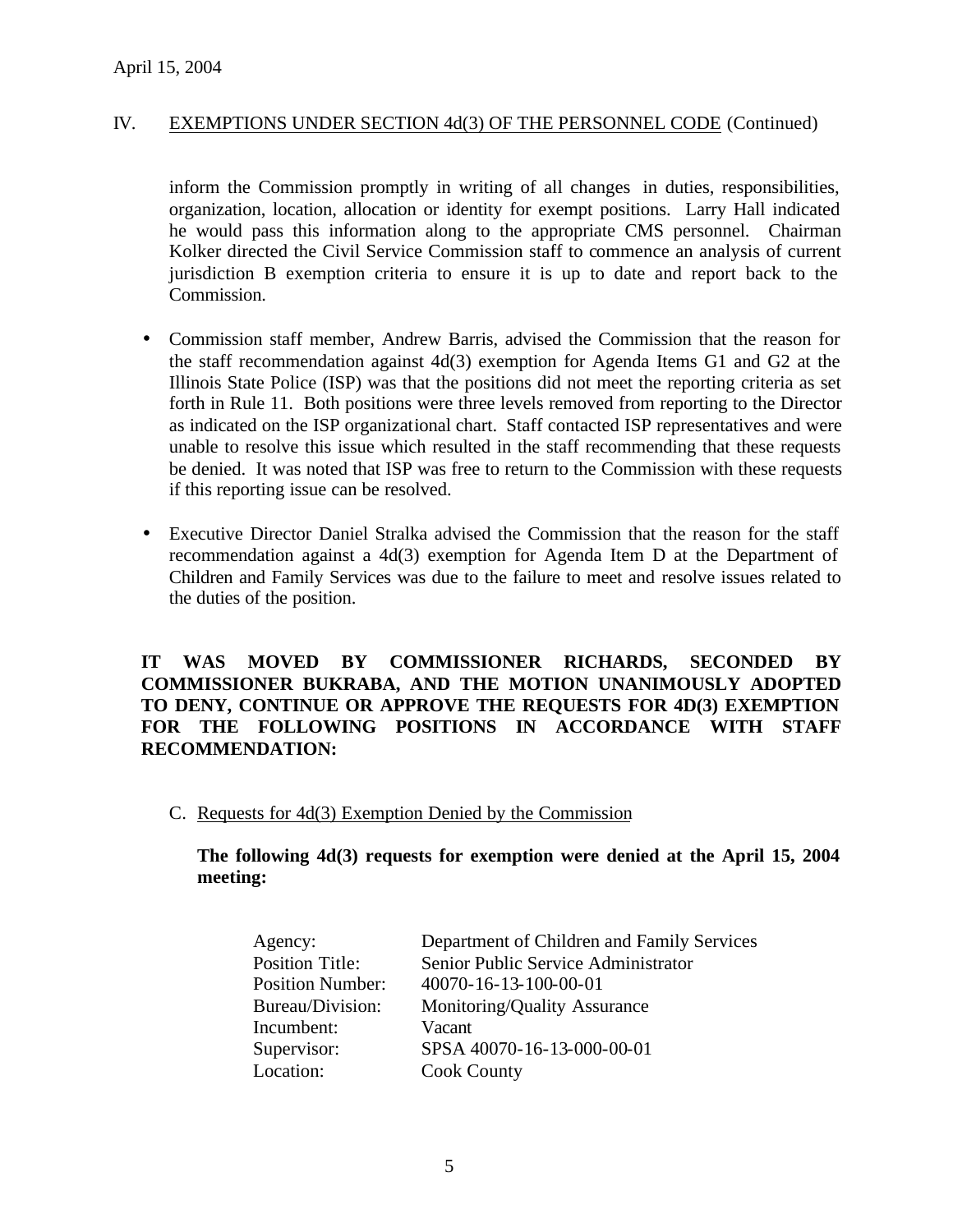| Agency:                 | Illinois State Police                              |
|-------------------------|----------------------------------------------------|
| <b>Position Title:</b>  | Senior Public Service Administrator                |
| <b>Position Number:</b> | 40070-21-11-000-00-01                              |
| Bureau/Division:        | Administration                                     |
| Incumbent:              | Vacant                                             |
| Supervisor:             | Deputy Director, Division of Administration, Sworn |
|                         | Officer                                            |
| Location:               | <b>Sangamon County</b>                             |

| Agency:                 | Illinois State Police                        |
|-------------------------|----------------------------------------------|
| <b>Position Title:</b>  | Senior Public Service Administrator          |
| <b>Position Number:</b> | 40070-21-12-000-00-01                        |
| Bureau/Division:        | Administration                               |
| Incumbent:              | Vacant                                       |
| Supervisor:             | Deputy Director, Division of Administration, |
|                         | Sworn Officer                                |
| Location:               | <b>Sangamon County</b>                       |
|                         |                                              |

## D. Requests for 4d(3) Exemption Withdrawn

## **The following 4d(3) requests for exemption were withdrawn prior to the April 15, 2004 meeting:**

| Agency:                 | Department of Revenue                                  |
|-------------------------|--------------------------------------------------------|
| <b>Position Title:</b>  | Senior Public Service Administrator                    |
| <b>Position Number:</b> | 40070-25-07-160-00-01                                  |
| Bureau/Division:        | Legal Services Lottery Legal Division                  |
| Incumbent:              | Kurt D. Friedland                                      |
| Supervisor:             | General Counsel                                        |
| Location:               | <b>Sangamon County</b>                                 |
|                         |                                                        |
|                         |                                                        |
| Agency:                 | Department of Revenue                                  |
| <b>Position Title:</b>  | Senior Public Service Administrator                    |
| <b>Position Number:</b> | 40070-25-07-220-00-01                                  |
| Bureau/Division:        | Legal Services – Asst. Attorney General Support Office |
| Incumbent:              | James D. Newbold                                       |
| Supervisor:             | <b>General Counsel</b>                                 |
| Location:               | <b>Sangamon County</b>                                 |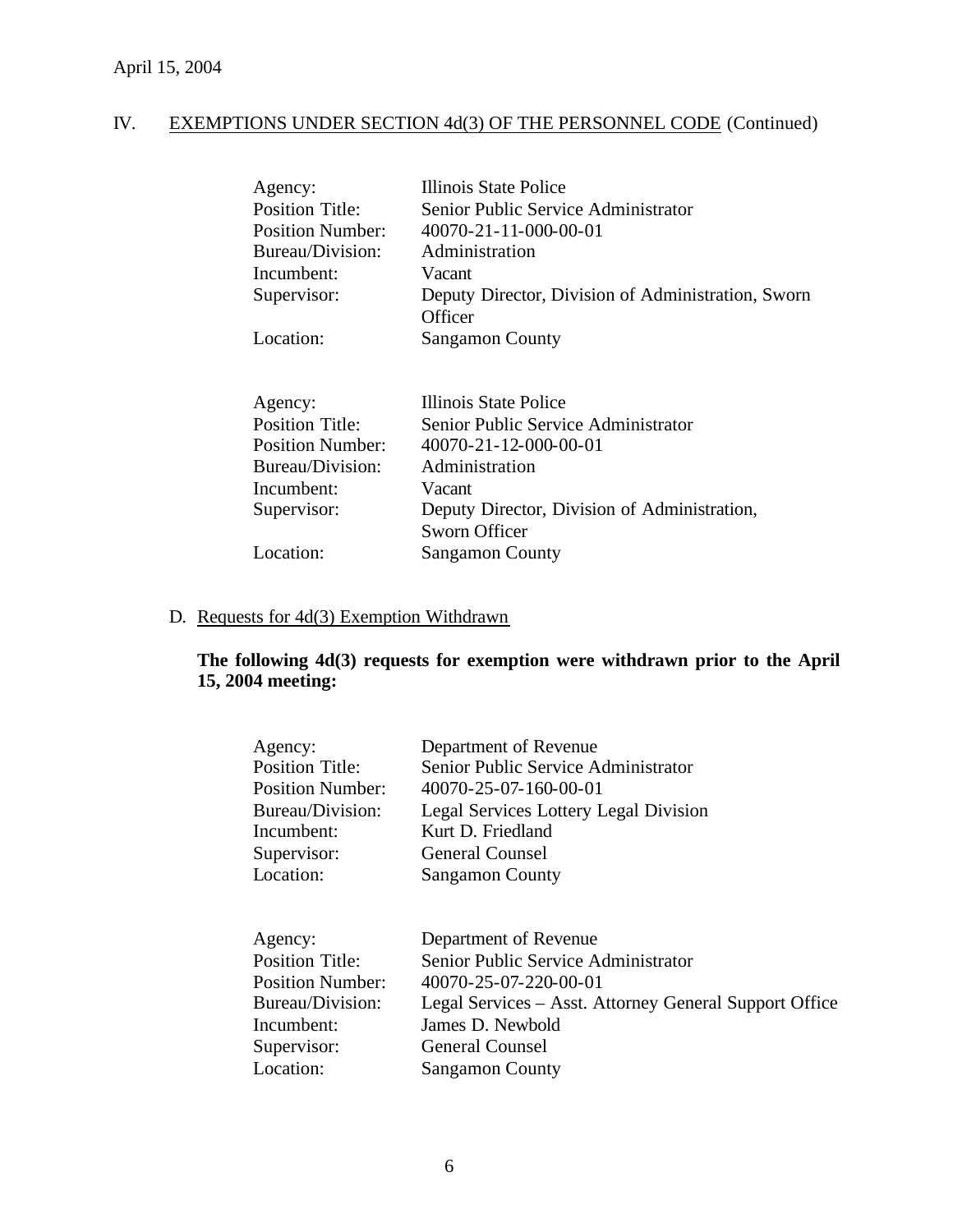## E. Requests for 4d(3) Exemption Continued by the Commission

## **The following 4d(3) requests for exemption were continued at the April 15, 2004 meeting to the May 20, 2004 meeting:**

| Agency:                 | Department of Revenue                        |
|-------------------------|----------------------------------------------|
| <b>Position Title:</b>  | Senior Public Service Administrator          |
| <b>Position Number:</b> | 40070-25-07-100-00-01                        |
| Bureau/Division:        | Legal Services - Special Counsel Office      |
| Incumbent:              | John T. Robinson                             |
| Supervisor:             | <b>General Counsel</b>                       |
| Location:               | <b>Sangamon County</b>                       |
| Agency:                 | Department of Revenue                        |
| <b>Position Title:</b>  | Senior Public Service Administrator          |
| <b>Position Number:</b> | 40070-25-07-120-00-02                        |
| Bureau/Division:        | Legal Services – Sales/Excise Taxes Office   |
| Incumbent:              | Vacant                                       |
| Supervisor:             | <b>General Counsel</b>                       |
| Location:               | <b>Sangamon County</b>                       |
| Agency                  | Department of Revenue                        |
| <b>Position Title:</b>  | Senior Public Service Administrator          |
| <b>Position Number:</b> | 40070-25-07-140-30-01                        |
| Bureau/Division:        | Legal Services – Property Tax Law Office     |
| Incumbent:              | Vacant                                       |
| Supervisor:             | <b>General Counsel</b>                       |
| Location:               | <b>Sangamon County</b>                       |
| Agency:                 | Department of Revenue                        |
| <b>Position Title:</b>  | Senior Public Service Administrator          |
| <b>Position Number:</b> | 40070-25-07-210-00-01                        |
| Bureau/Division:        | <b>Legal Services Special Counsel Office</b> |
| Incumbent:              | Paul G. Badanski                             |
| Supervisor:             | <b>General Counsel</b>                       |
| Location:               | <b>Sangamon County</b>                       |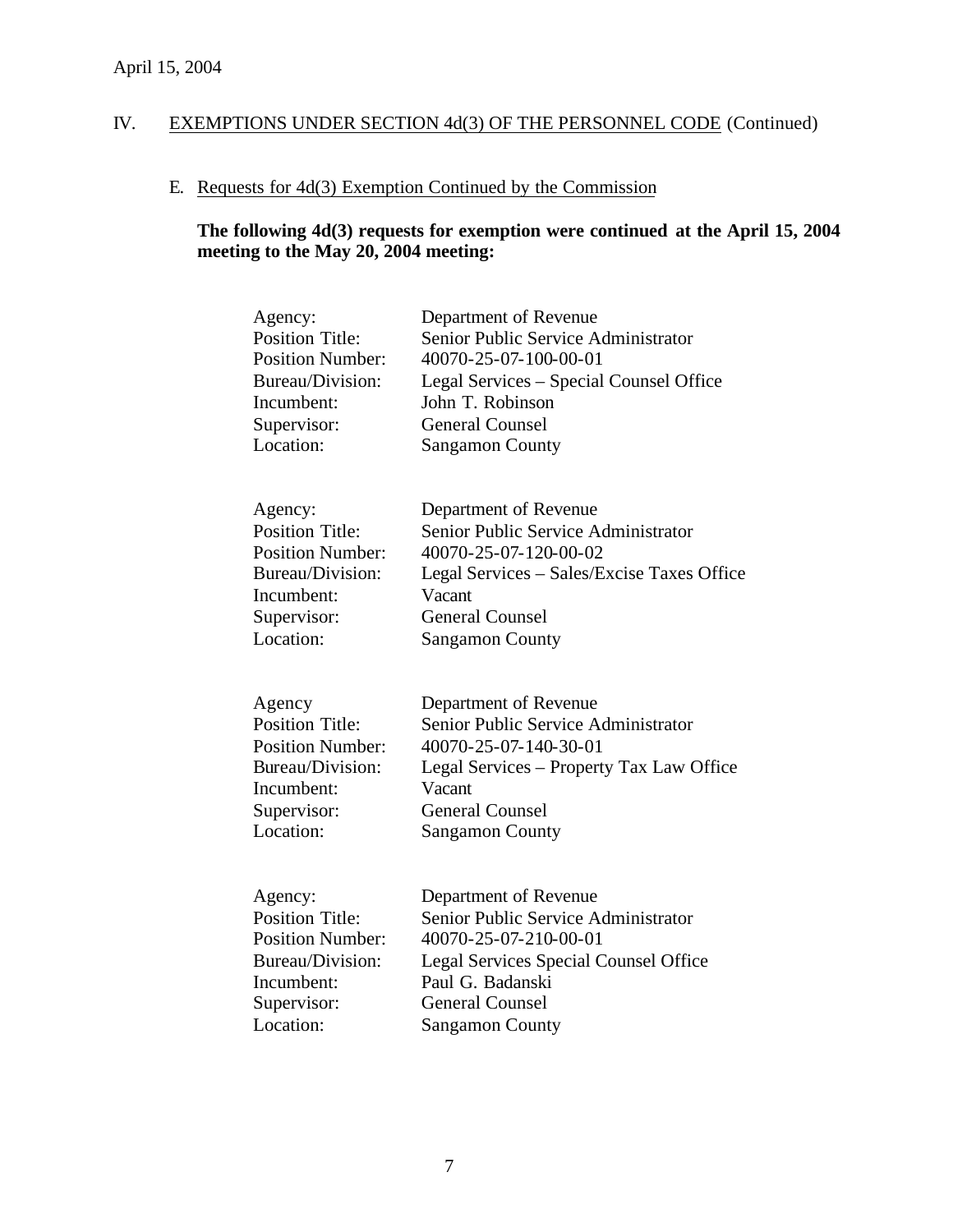| Agency:                 | <b>Central Management Services</b>                 |
|-------------------------|----------------------------------------------------|
| <b>Position Title:</b>  | Senior Public Service Administrator                |
| <b>Position Number:</b> | 40070-37-33-000-01-02                              |
| Bureau/Division:        | Bureau of Benefits/Deferred Compensation Div. Mgr. |
| Incumbent:              | Vacant                                             |
| Supervisor:             | Deputy Director of the Bureau of Benefits          |
|                         | SPSA 40070-37-30-000-01-01                         |
| Location:               | <b>Sangamon County</b>                             |
|                         |                                                    |
|                         | <b>Central Management Services</b>                 |
| Agency:                 |                                                    |
| <b>Position Title:</b>  | Senior Public Service Administrator                |
| Position Number:        | 40070-37-34-000-01-01                              |
| Bureau/Division:        | Bureau of Benefits/Benefits Management Div. Mgr.   |
| Incumbent:              | Vacant                                             |
| Supervisor:             | Deputy Director of the Bureau of Benefits          |
|                         | SPSA 40070-37-30-000-01-01                         |
| Location:               | <b>Sangamon County</b>                             |

## F. Requests for 4d(3) Exemption Approved by the Commission

## **The following 4d(3) requests for exemption were approved at the April 15, 2004 meeting:**

| Agency:                 | <b>Central Management Services</b>              |
|-------------------------|-------------------------------------------------|
| <b>Position Title:</b>  | Senior Public Service Administrator             |
| <b>Position Number:</b> | 40070-37-32-000-00-01                           |
| Bureau/Division:        | Bureau of Benefits/Risk Management Division     |
| Incumbent:              | Vacant                                          |
| Supervisor:             | Deputy Director of the Bureau of Benefits       |
|                         | SPSA 40070-37-30-000-01-01                      |
| Location:               | <b>Sangamon County</b>                          |
|                         |                                                 |
|                         |                                                 |
| Agency:                 | Department of Commerce and Economic Opportunity |
| <b>Position Title:</b>  | <b>Public Service Administrator</b>             |
| <b>Position Number:</b> | 37015-42-00-020-00-01                           |
| Bureau/Division:        | <b>Assistant Director's Office</b>              |
| Incumbent:              | Vacant                                          |
| Supervisor:             | <b>Assistant Director</b>                       |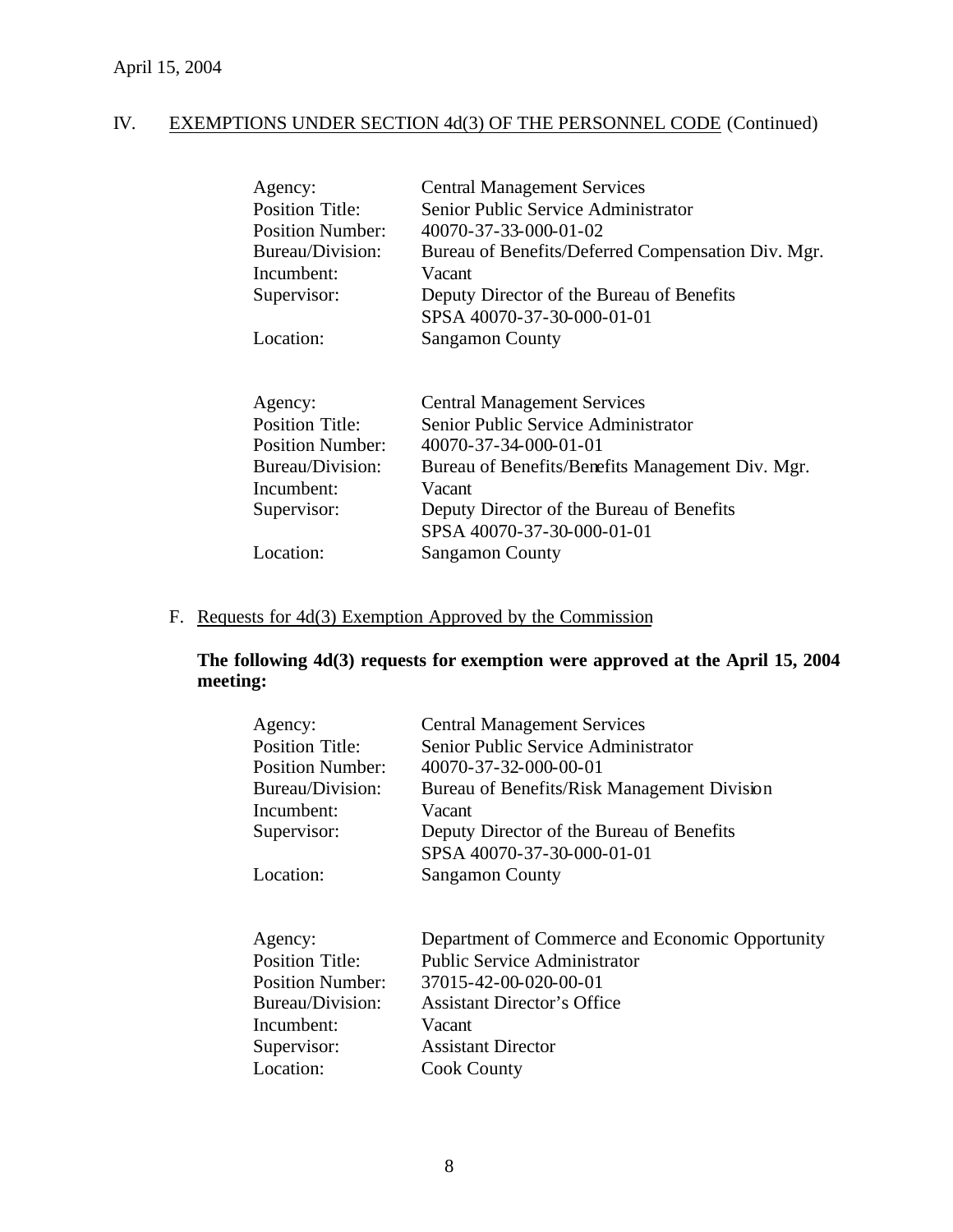| Agency:                                                                                                                    | Department of Revenue                                                                                                                                                                                                                                                           |
|----------------------------------------------------------------------------------------------------------------------------|---------------------------------------------------------------------------------------------------------------------------------------------------------------------------------------------------------------------------------------------------------------------------------|
| <b>Position Title:</b>                                                                                                     | Senior Public Service Administrator                                                                                                                                                                                                                                             |
| <b>Position Number:</b>                                                                                                    | 40070-25-07-230-00-01                                                                                                                                                                                                                                                           |
| Bureau/Division:                                                                                                           | Legal Services – Liquor Control Commission                                                                                                                                                                                                                                      |
| Incumbent:                                                                                                                 | Vacant                                                                                                                                                                                                                                                                          |
| Supervisor:                                                                                                                | <b>General Counsel</b>                                                                                                                                                                                                                                                          |
| Location:                                                                                                                  | Cook County                                                                                                                                                                                                                                                                     |
| Agency                                                                                                                     | Department of Agriculture                                                                                                                                                                                                                                                       |
| <b>Position Title:</b>                                                                                                     | Senior Public Service Administrator                                                                                                                                                                                                                                             |
| <b>Position Number:</b>                                                                                                    | 40070-11-01-000-00-01                                                                                                                                                                                                                                                           |
| Division:                                                                                                                  | Office of the Director                                                                                                                                                                                                                                                          |
| Incumbent:                                                                                                                 | Tom Jennings                                                                                                                                                                                                                                                                    |
| Supervisor:                                                                                                                | Director                                                                                                                                                                                                                                                                        |
| Location:                                                                                                                  | Sangamon                                                                                                                                                                                                                                                                        |
| Agency:<br><b>Position Title:</b><br><b>Position Number:</b><br>Bureau/Division:<br>Incumbent:<br>Supervisor:<br>Location: | <b>Central Management Services</b><br>Senior Public Service Administrator<br>40070-37-31-000-01-01<br>Bureau of Benefits/Group Insurance Div. Mgr.<br>Vacant<br>Deputy Director of the Bureau of Benefits<br>$SPSA - 40070 - 37 - 30 - 000 - 01 - 01$<br><b>Sangamon County</b> |
| Agency:                                                                                                                    | <b>Central Management Services</b>                                                                                                                                                                                                                                              |
| <b>Position Title:</b>                                                                                                     | Senior Public Service Administrator                                                                                                                                                                                                                                             |
| <b>Position Number:</b>                                                                                                    | 40070-37-60-000-01-07                                                                                                                                                                                                                                                           |
| Division:                                                                                                                  | <b>Bureau of Property Management</b>                                                                                                                                                                                                                                            |
| Incumbent:                                                                                                                 | Vacant                                                                                                                                                                                                                                                                          |
| Supervisor:                                                                                                                | Deputy Director-SPSA-40070-37-60-000-01-02                                                                                                                                                                                                                                      |
| Location:                                                                                                                  | <b>Sangamon County</b>                                                                                                                                                                                                                                                          |
| Agency:                                                                                                                    | <b>Central Management Services</b>                                                                                                                                                                                                                                              |
| <b>Position Title:</b>                                                                                                     | Senior Public Service Administrator                                                                                                                                                                                                                                             |
| <b>Position Number:</b>                                                                                                    | 40070-37-60-000-01-08                                                                                                                                                                                                                                                           |
| Division:                                                                                                                  | <b>Bureau of Property Management</b>                                                                                                                                                                                                                                            |
| Incumbent:                                                                                                                 | Vacant                                                                                                                                                                                                                                                                          |
| Supervisor:                                                                                                                | Deputy Director-SPSA-40070-37-60-000-01-02                                                                                                                                                                                                                                      |
| Location:                                                                                                                  | <b>Cook County</b>                                                                                                                                                                                                                                                              |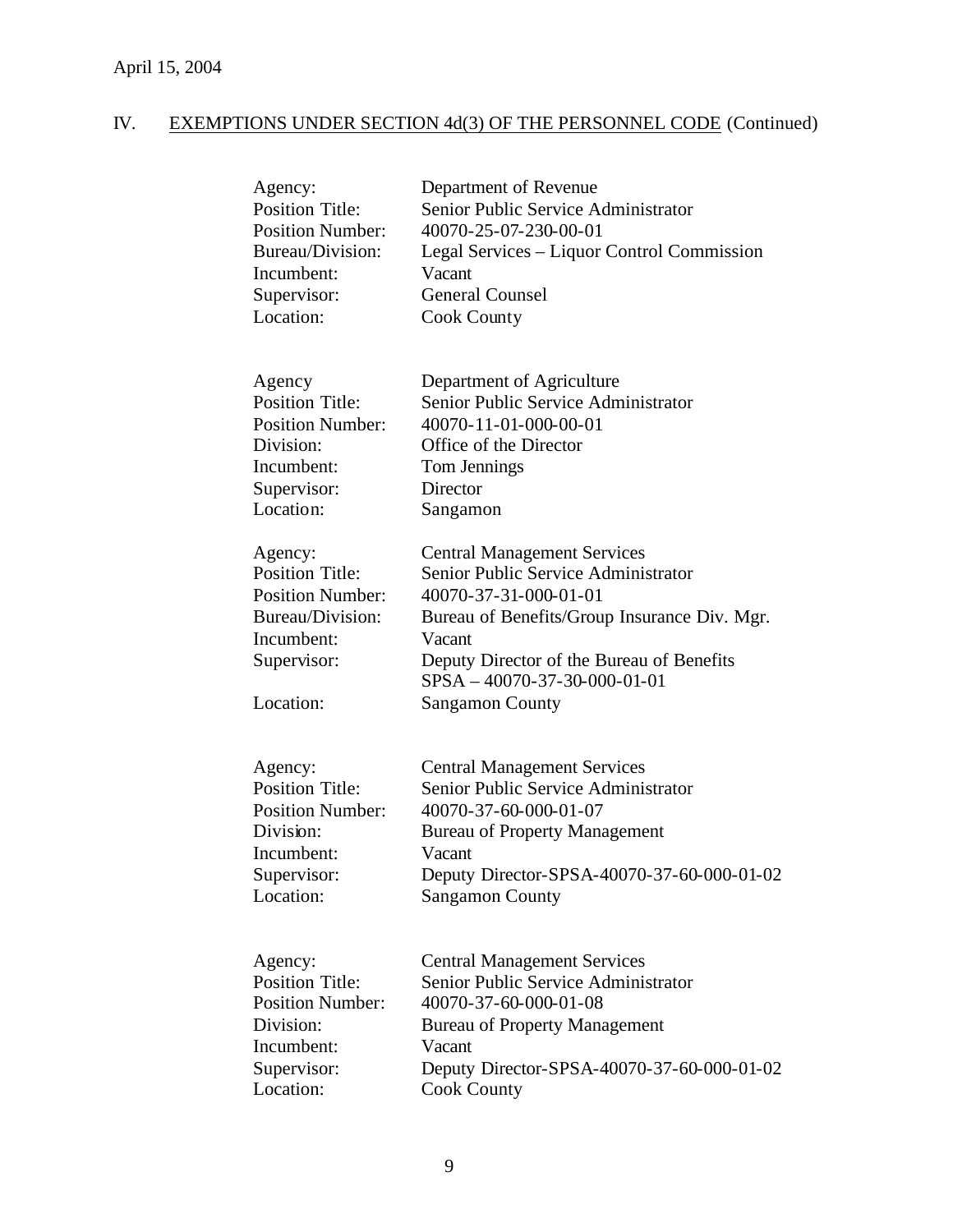| Agency:                 | <b>Central Management Services</b>         |
|-------------------------|--------------------------------------------|
| <b>Position Title:</b>  | Senior Public Service Administrator        |
| <b>Position Number:</b> | 40070-37-60-000-01-09                      |
| Division:               | <b>Bureau of Property Management</b>       |
| Incumbent:              | Vacant                                     |
| Supervisor:             | Deputy Director-SPSA-40070-37-60-000-01-02 |
| Location:               | <b>Sangamon County</b>                     |
| Agency:                 | <b>Central Management Services</b>         |
| <b>Position Title:</b>  | Senior Public Service Administrator        |
| <b>Position Number:</b> | 40070-37-60-000-01-10                      |
| Division:               | <b>Bureau of Property Management</b>       |
| Incumbent:              | Vacant                                     |
| Supervisor:             | Deputy Director-SPSA-40070-37-60-000-01-02 |
| Location:               | <b>Cook County</b>                         |
| Agency:                 | <b>Central Management Services</b>         |
| <b>Position Title:</b>  | Senior Public Service Administrator        |
| <b>Position Number:</b> | 40070-37-60-000-01-11                      |
| Division:               | <b>Bureau of Property Management</b>       |
| Incumbent:              | Vacant                                     |
| Supervisor:             | Deputy Director-SPSA-40070-37-60-000-01-02 |
| Location:               | <b>Sangamon County</b>                     |
| Agency:                 | <b>Central Management Services</b>         |
| <b>Position Title:</b>  | Senior Public Service Administrator        |
| <b>Position Number:</b> | 40070-37-60-000-01-12                      |
| Division:               | <b>Bureau of Property Management</b>       |
| Incumbent:              | Vacant                                     |
| Supervisor:             | Deputy Director-SPSA-40070-37-60-000-01-02 |
| Location:               | <b>Cook County</b>                         |
| Agency:                 | <b>Central Management Services</b>         |
| <b>Position Title:</b>  | Senior Public Service Administrator        |
| <b>Position Number:</b> | 40070-37-60-000-01-13                      |
| Division:               | <b>Bureau of Property Management</b>       |
| Incumbent:              | Vacant                                     |
| Supervisor:             | Deputy Director-SPSA-40070-37-60-000-01-02 |
| Location:               | <b>Cook County</b>                         |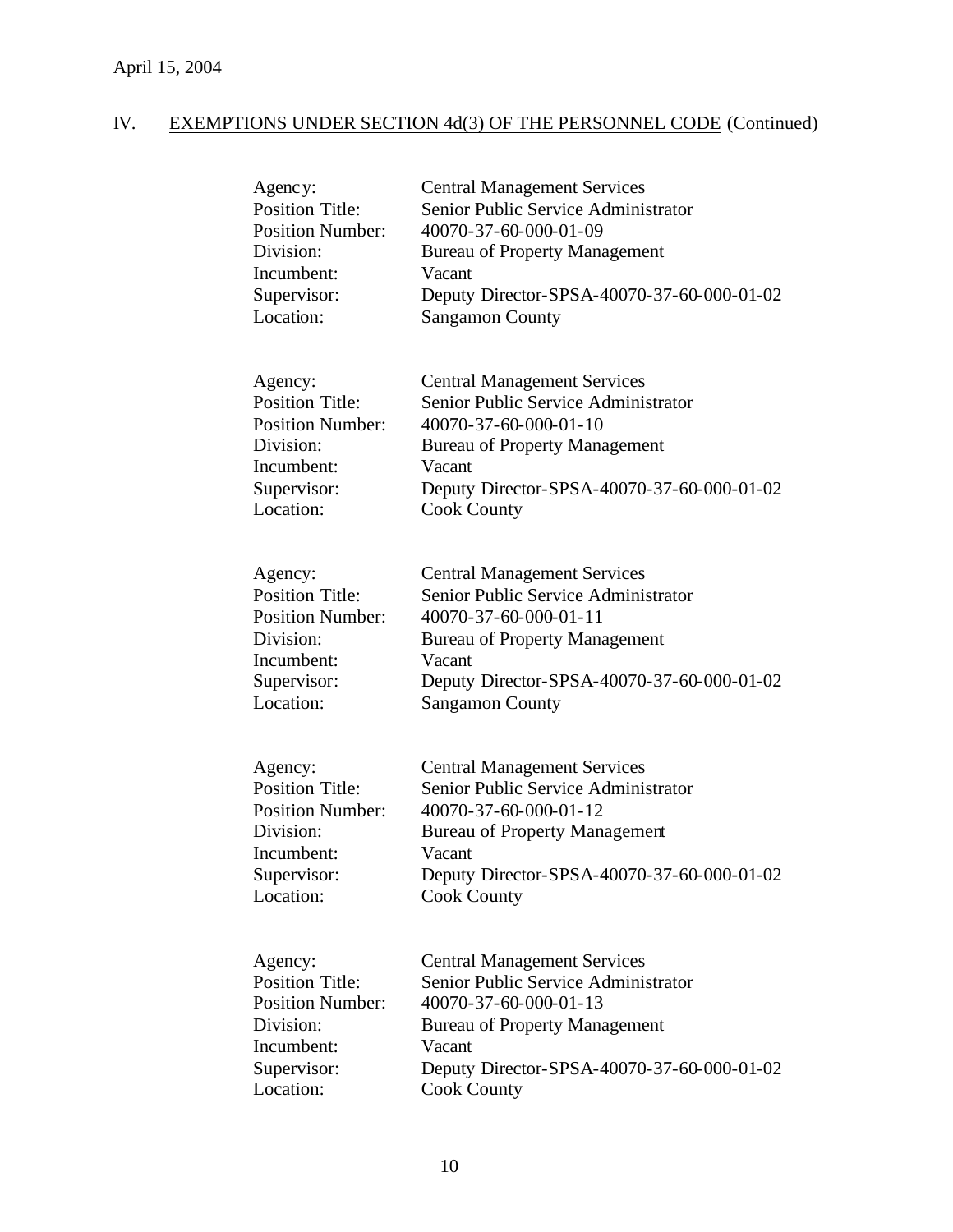| Agency:                 | <b>Central Management Services</b>                |
|-------------------------|---------------------------------------------------|
| <b>Position Title:</b>  | Senior Public Service Administrator               |
| <b>Position Number:</b> | 40070-37-60-000-01-14                             |
| Division:               | <b>Bureau of Property Management</b>              |
| Incumbent:              | Vacant                                            |
| Supervisor:             | Deputy Director-SPSA-40070-37-60-000-01-02        |
| Location:               | <b>Cook County</b>                                |
|                         |                                                   |
|                         |                                                   |
| Agency:                 | <b>Central Management Services</b>                |
| <b>Position Title:</b>  | Senior Public Service Administrator               |
| <b>Position Number:</b> | 40070-37-60-000-01-15                             |
| Division:               | <b>Bureau of Property Management</b>              |
| Incumbent:              | Vacant                                            |
| Supervisor:             | Deputy Director-SPSA-40070-37-60-000-01-02        |
| Location:               | <b>Sangamon County</b>                            |
|                         |                                                   |
| Agency:                 | Department of Children & Family Services          |
| <b>Position Title:</b>  | Senior Public Service Administrator               |
| <b>Position Number:</b> | 40070-16-03-300-00-01                             |
| Bureau/Division:        | Legal Services - Assistant Deputy General Counsel |
| Incumbent:              | Janet W. Ahem                                     |
| Supervisor:             | <b>General Counsel</b>                            |
| Location:               | <b>Cook County</b>                                |
|                         |                                                   |
|                         |                                                   |
| Agency:                 | Illinois Emergency Management Agency              |
| <b>Position Title:</b>  | Senior Public Service Administrator               |
| <b>Position Number:</b> | 40070-50-17-000-01-02                             |
| Division:               | Director's Office                                 |
| Incumbent:              | Vacant                                            |
| Supervisor:             | Director                                          |
| Location:               | <b>Cook County</b>                                |
|                         |                                                   |

## G. Requests for 4d(3) Exemption Approved by the Commission to Expire April 15, 2006

**The following 4d(3) requests for exemption were approved at the April 15, 2006 meeting to expire April 15, 2006:**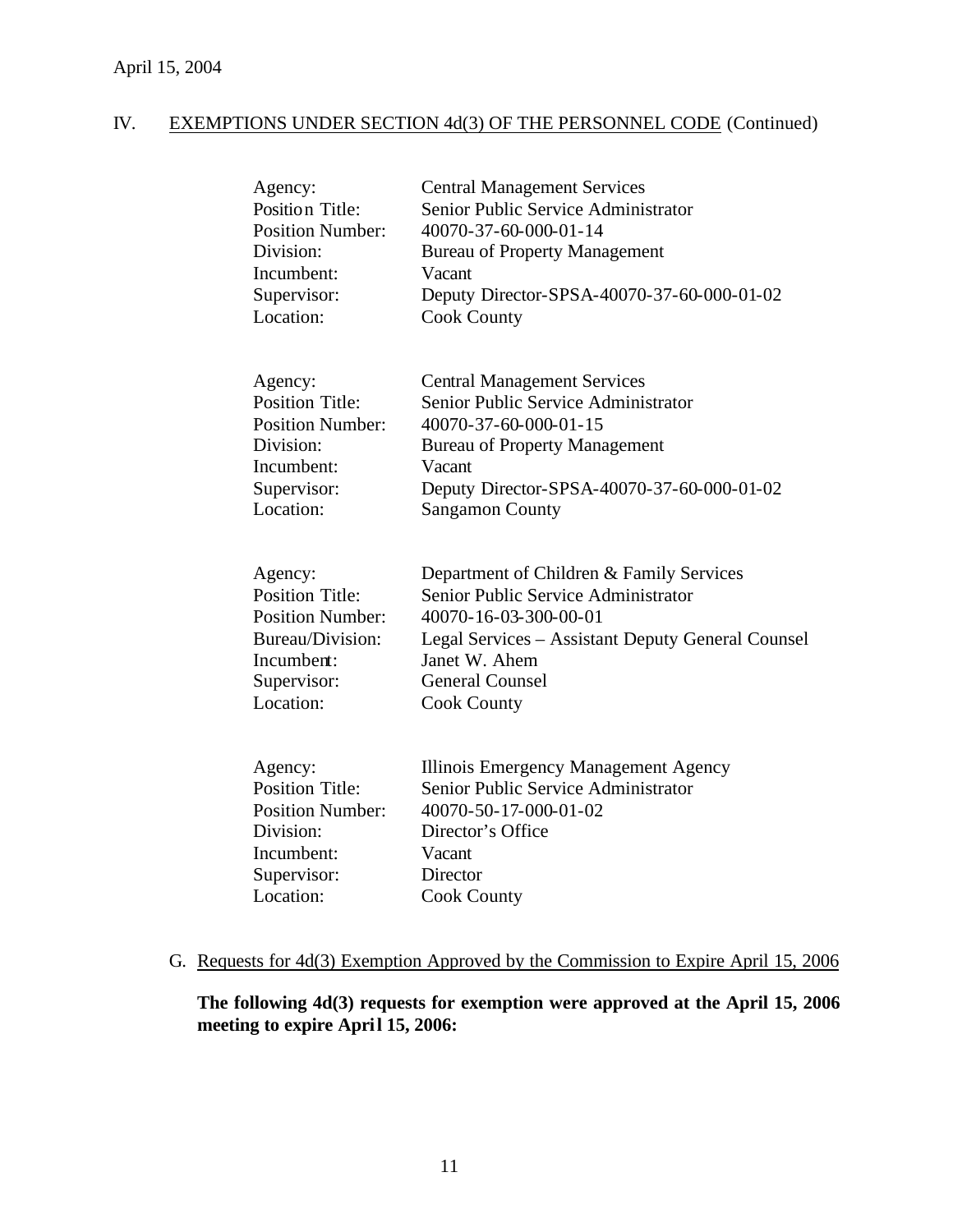| Agency:                 | <b>Central Management Services</b>  |
|-------------------------|-------------------------------------|
| <b>Position Title:</b>  | Senior Public Service Administrator |
| <b>Position Number:</b> | 40070-37-00-000-15-04               |
| Bureau/Division:        | Program Management Office           |
| Incumbent:              | Vacant                              |
| Supervisor:             | Director                            |
| Location:               | <b>Cook County</b>                  |
| Agency:                 | <b>Central Management Services</b>  |
| <b>Position Title:</b>  | Senior Public Service Administrator |
| <b>Position Number:</b> | 40070-37-00-000-15-03               |
| Bureau/Division:        | Program Management Office           |
| Incumbent:              | Vacant                              |
| Supervisor:             | Director                            |
| Location:               | Cook                                |
| Agency:                 | <b>Central Management Services</b>  |
| <b>Position Title:</b>  | Senior Public Service Administrator |
| <b>Position Number:</b> | 40070-37-00-000-15-02               |
| Bureau/Division:        | Program Management Office           |
| Incumbent:              | Vacant                              |
| Supervisor:             | Director                            |
| Location:               | <b>Cook County</b>                  |
| Agency:                 | <b>Central Management Services</b>  |
| <b>Position Title:</b>  | Senior Public Service Administrator |
| <b>Position Number:</b> | 40070-37-00-000-15-01               |
| Bureau/Division:        | Program Management Office           |
| Incumbent:              | Vacant                              |
| Supervisor:             | Director                            |
| Location:               | <b>Cook County</b>                  |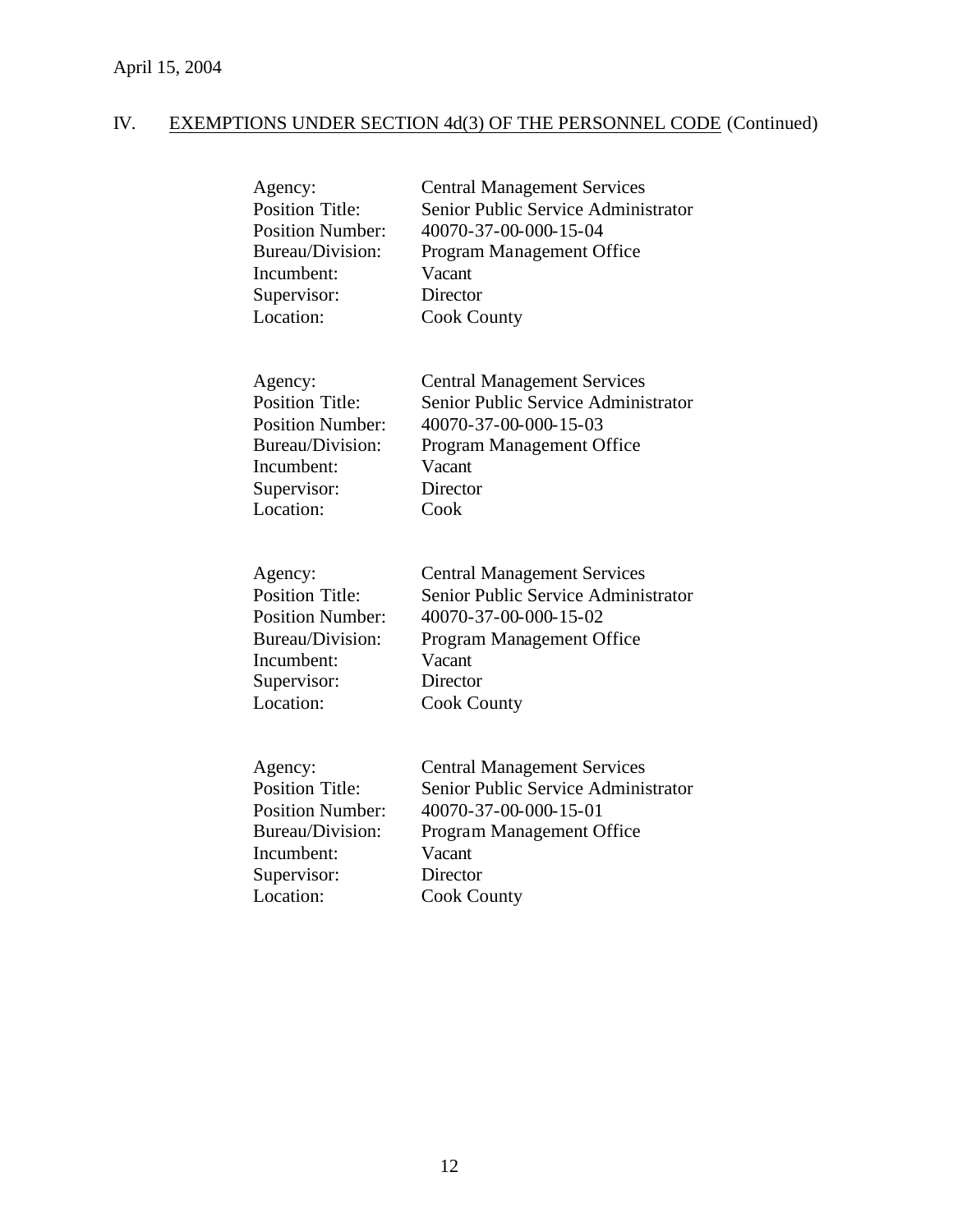## V. MOTION TO GO INTO EXECUTIVE SESSION

## **IT WAS MOVED BY COMMISSIONER PETERSON, SECONDED BY COMMISSIONER EWELL, AND THE MOTION UNANIMOUSLY ADOPTED TO HOLD AN EXECUTIVE SESSION TO CONSIDER APPEALS OF DISMISSAL FILED WITH THE COMMISSION.**

### VI. RECONVENE MEETING

Upon due and proper notice the regular meeting of the Illinois Civil Service Commission was reconvened at 160 North LaSalle Street, Chicago, Illinois, at 10:00 a.m.

Present: Chris Kolker, Chairman; George Richards, Raymond Ewell, Betty Bukraba and Barbara J. Peterson, Commissioners; Daniel Stralka, Leonard F. Sacks and Andrew Barris of the Commission staff.

## VII. AMENDMENTS IN CLASS SPECIFICATIONS

#### A. Comments on Class Specifications

Commission staff member, Andrew Barris, informed the Commission that the Plant Maintenance Engineer I and II classes had been included in the collective bargaining unit. To extend 4d(4) exclusion to the classes, the classes must be included in the list of titles referenced in the Prevailing Rate Wage Act. The classes Plant Maintenance Engineer I and II were not included in the list. Therefore, the classes of Stationary Engineer – Assistant Chief and Chief were created subject to the Prevailing Rate Wage Act, and performing essentially the same functions as Plant Maintenance Engineer I and II. Although the educational and experience requirements for the Stationary Engineer – Assistant Chief and Chief is higher than the requirements found in the Plain Maintenance Engineer I and II classes, all current incumbents meet the requirements and the union had no objection to the new classes.

The length of the Conservation Police Officer Trainee training program was revised from an original time period of 18-24 months to 12-18 months per the agency's request. The class specifications have been modified to reflect the revised training length; no other changes have been made to the specification.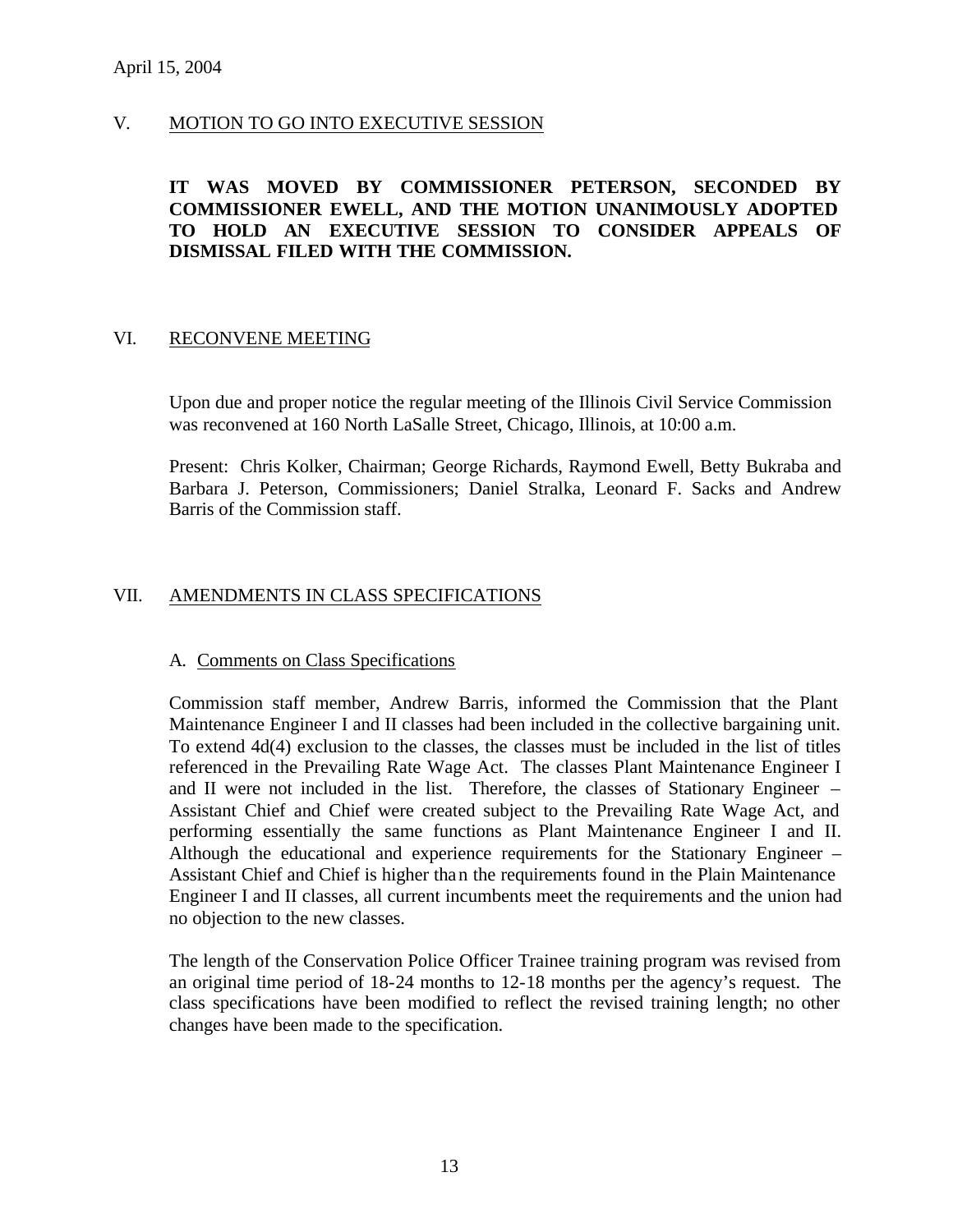### VII. AMENDMENTS IN CLASS SPECIFICATIONS (Continued)

|    | <b>Current Position Title</b>                         | <b>Proposed Position Title</b>                   |
|----|-------------------------------------------------------|--------------------------------------------------|
|    | 1. Plant Maintenance Engineer I<br>(32701)            | Stationary Engineer – Assistant Chief<br>(42605) |
|    | 2. Plant Maintenance Engineer II<br>(32702)           | Stationary Engineer – Chief<br>(42610)           |
| 3. | <b>Conservation Police Officer</b><br>Trainee (09345) | (no change in title)                             |

The class specifications for the following classes, submitted by the Director of Central Management Services, were found satisfactory:

- 1. Stationary Engineer Assistant Chief (42605)
- 2. Stationary Engineer Chief (42610)
- 3. Conservation Police Officer Trainee (09345)

## **IT WAS MOVED BY COMMISSIONER RICHARDS, SECONDED BY COMMISSIONER EWELL, AND THE MOTION UNANIMOUSLY ADOPTED TO APPROVE THE CLASS SPECIFICATIONS FOR THE FOLLOWING CLASES, TO BE EFFECTIVE MAY 1, 2004:**

Revised Class

- 1. Stationary Engineer Assistant Chief (42605)
- 2. Stationary Engineer Chief (42610)
- 3. Conservation Police Officer Trainee (09345)

**IT WAS MOVED BY COMMISSIONER PETERSON, SECONDED BY COMMISSIONER RICHARDS, AND THE MOTION UNANIMOUSLY ADOPTED TO DISAPPROVE ANY CLASS SPECIFICATIONS RECEIVED BY THE COMMISSION STAFF NOT CONTAINED IN THIS REPORT TO ALLOW ADEQUATE STUDY.**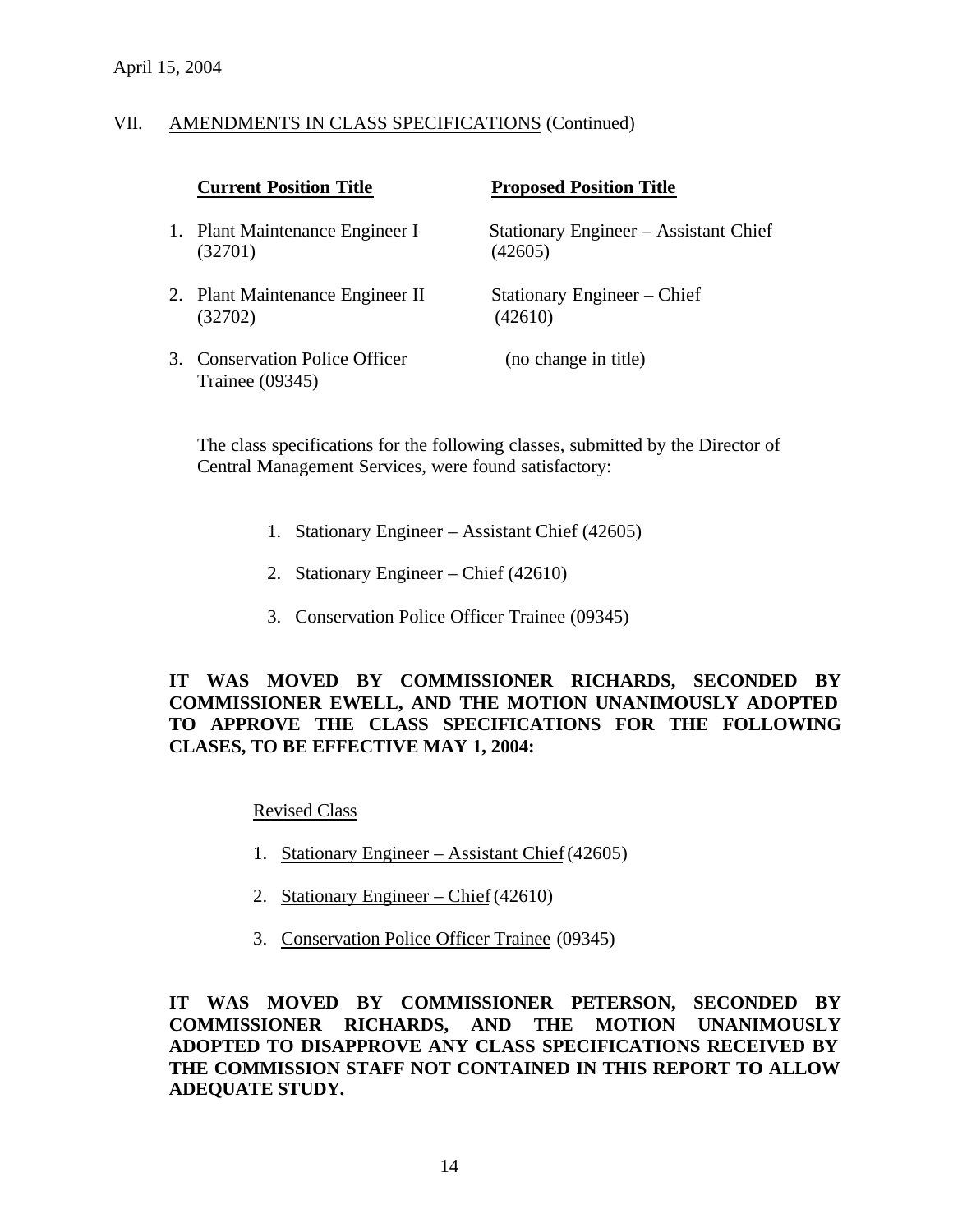### VIII. NON-MERIT APPOINTMENT REPORT

The Personnel Code permits non-merit appointments for a limited period of time, i.e., emergency appointments shall not exceed 60 days and shall not be renewed, and positions shall not be filled on a temporary or provisional basis for more than six months out of any twelve-month period. Consecutive non-merit appointments are not violative of the Code, however, they do present a possible evasion of merit principles and should be monitored. Set forth below is the number of consecutive non-merit appointments made by each department. These statistics are from the Department of Central Management Services consecutive non-merit report as of March 31, 2004.

|                                    | 2/29/04 | 3/31/04 |
|------------------------------------|---------|---------|
| Agriculture                        |         |         |
| <b>Arts Council</b>                |         |         |
| <b>Central Management Services</b> |         |         |
| Comm & Econ. Opportunity           |         |         |
| <b>Environmental Protection</b>    |         |         |
| Human Rights.                      |         |         |
| <b>Natural Resources</b>           |         |         |
| Public Aid                         |         |         |
| Revenue                            | 3       | 3       |
| <b>State Fire Marshal</b>          |         |         |
| <b>State Retirement Systems</b>    |         |         |
| Transportation                     | 16      | 12      |
| Totals                             | 31      | 42      |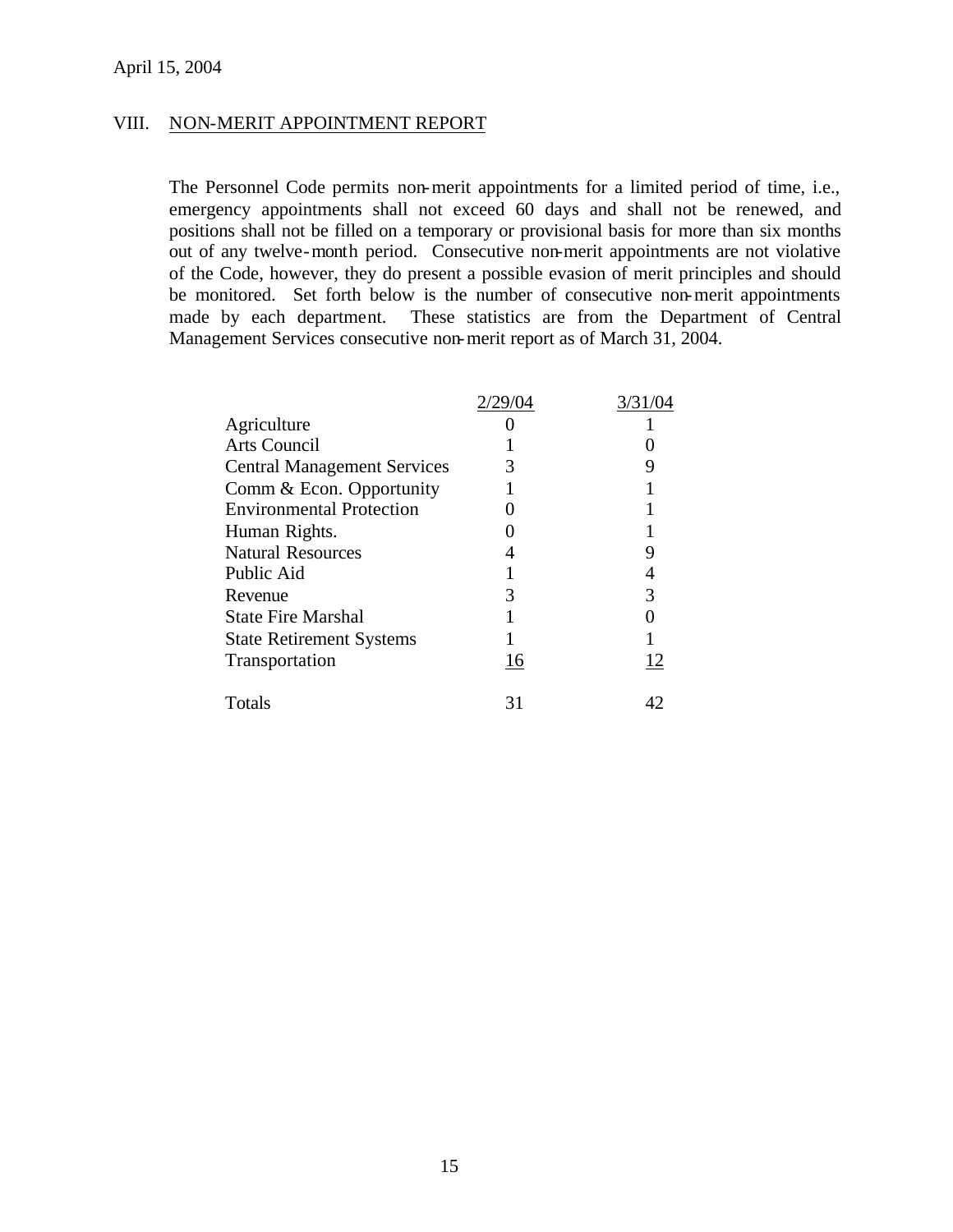## **IX. PUBLICLY ANNOUNCED DECISIONS RESULTING FROM APPEALS**

#### **DA-80-04**

|               | Respondent   Fred E. Elliott | Appeal Date          | 1/13/04                 |
|---------------|------------------------------|----------------------|-------------------------|
| <b>Agency</b> | <b>DHS</b>                   | <b>Decision Date</b> | 4/15/04                 |
| Discipline    | Discharge                    | ALJ                  | Daniel Stralka          |
| <b>Charge</b> | <b>Failure to Return</b>     | Recommended          | <b>Uphold Discharge</b> |
|               | From Leave                   | Decision             |                         |

## **IT WAS MOVED BY COMMISSIONER PETERSON, SECONDED BY COMMISSIONER EWELL, AND BY ROLL CALL VOTE, THE MOTION UNANIMOUSLY ADOPTED TO AFFIRM THE RECOMMENDED DECISION OF THE ADMINISTRATIVE LAW JUDGE TO DISCHARGE THE RESPONDENT, FRED E. ELLIOTT.**

#### **DA-06-04**

|               | Respondent   Doreen Cordes | Appeal Date          | 7/17/03              |
|---------------|----------------------------|----------------------|----------------------|
| <b>Agency</b> | <b>DHS</b>                 | <b>Decision Date</b> | 4/15/04              |
| Discipline    | Discharge                  | ALJ                  | Daniel Stralka       |
| <b>Charge</b> | Abuse of Time              | Recommended          | 30 day Suspension in |
|               |                            | Decision             | lieu of Discharge    |

**IT WAS MOVED BY COMMISSIONER RICHARDS, SECONDED BY COMMISSIONER PETERSON, AND BY ROLL CALL VOTE, THE MOTION UNANIMOUSLY ADOPTED TO AFFIRM THE RECOMMENDED DECISION OF THE ADMINISTRATIVE LAW JUDGE AND SUBSTITUTE A 30-DAY SUSPENSION IN LIEU OF THE DISCHARGE OF THE RESPONDENT, DOREEN CORDES.**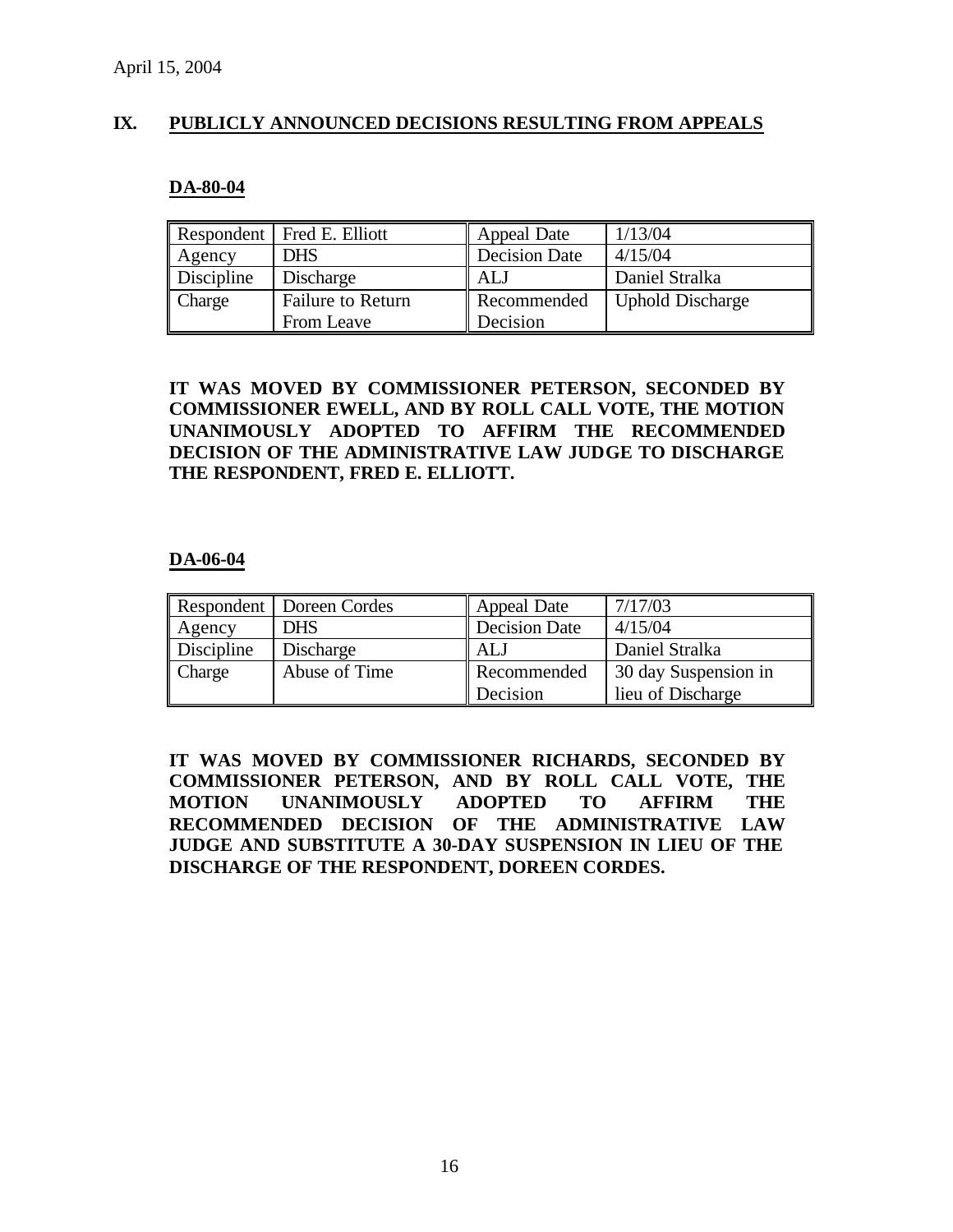### X. APPEALS TERMINATED WITHOUT DECISION

### **DA-69-04**

| <b>Respondent</b>  | Victor Kurpita                 | Appeal Date          | 11/17/03                |
|--------------------|--------------------------------|----------------------|-------------------------|
| $\parallel$ Agency | <b>DHS</b>                     | <b>Decision Date</b> | 2/19/04                 |
| <b>Discipline</b>  | Discharge                      | ALJ                  | <b>Leonard Sacks</b>    |
| <b>Charge</b>      | Conduct Unbecoming a           | Recommended          | <b>Agreed Motion To</b> |
|                    | State Employee;                | Decision             | Dismiss Filed; Appeal   |
|                    | <b>Failure to Follow Rules</b> |                      | <b>File Closed</b>      |
|                    | & Regulations                  |                      |                         |

## **IT WAS MOVED BY COMMISSIONER RICHARDS, SECONDED BY COMMISSIONER BUKRABA, AND THE MOTION UNANIMOUSLY ADOPTED TO CONCUR WITH THE STAFF DECISION TO DISMISS THE APPEAL OF THE RESPONDENT, VICTOR KURPITA.**

### XI. STAFF REPORT

Executive Director Daniel Stralka reported that the Commission's appropriation hearing before the House General Services Appropriation Committee is tentatively scheduled for April 28, 2004. The Executive Director and Fiscal Officer continue to monitor FY04 expenditures and the progress of our FY04 supplemental appropriation request to ensure adequate funding for the remainder of this fiscal year.

The Commission has enrolled in the State's automated time and attendance system to track the accrual and use of time benefits. This is part of a larger goal to increase automation throughout the office.

Executive Director Daniel Stralka, with the assistance of Andrew Barris, advised the Commission of relevant case law that states when the Commission rejects any of the Administrative Law Judge's findings of fact in a recommended decision, it must indicate that specifically in its decision or make its own findings of fact.

### XII. ANNOUNCEMENT OF NEXT MEETING

Announcement of the next regular meeting to be held on Thursday, May 20, 2004 at 9:00 a.m. in the Commission's Springfield Office.